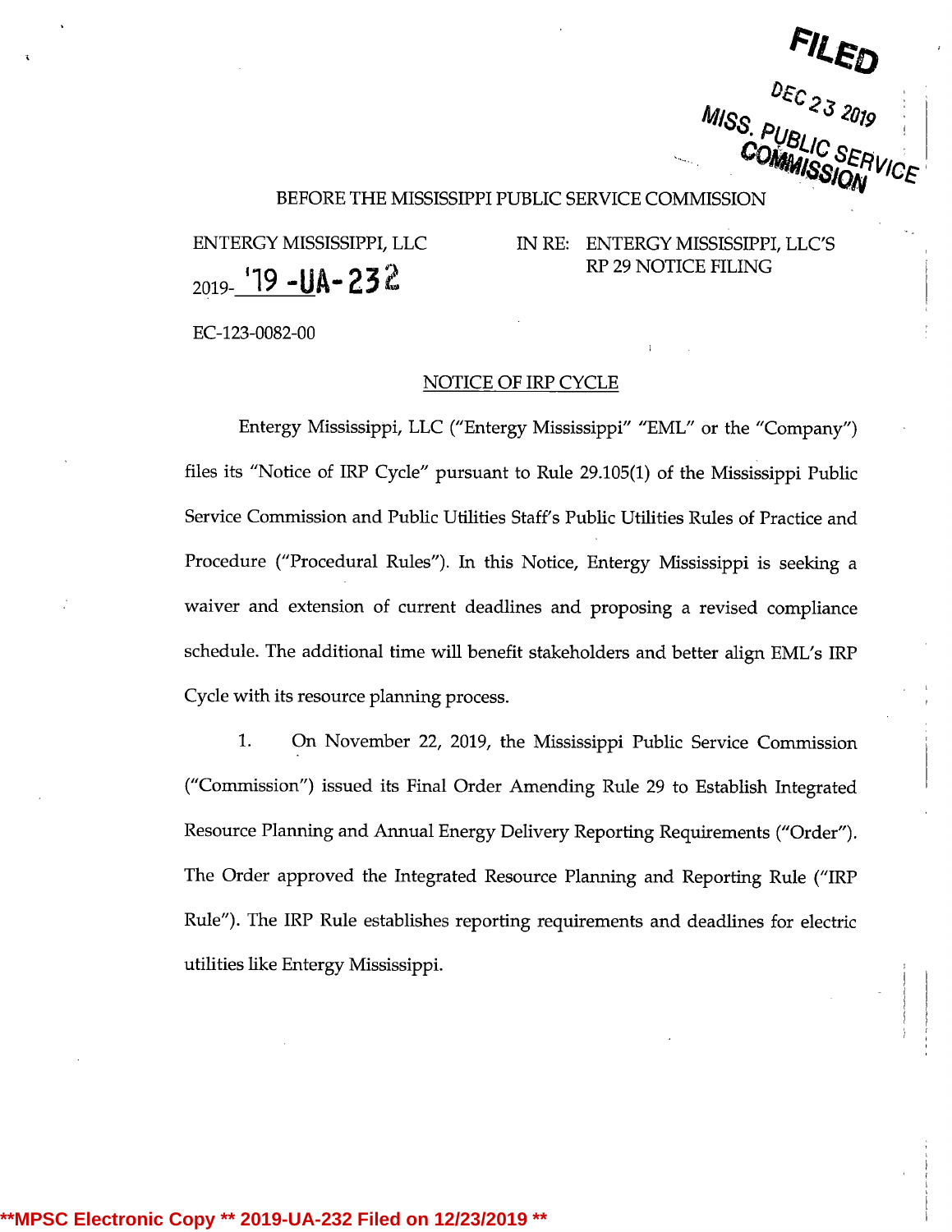2. Rule 29.105 (1) requires electric utilities to file a Notice of IRP Cycle ("Notice") within 30 days of the Commission's approval of the final IRP Rule. This Notice is being timely filed.

3. The Notice initiates the IRP planning and reporting cycle; it also triggers additional deadlines, including, but not limited to:

a. The electric utility must hold an initial public workshop for interested parties within 30 days of filing the Notice. RP 29.105(2). "The purpose of the initial public workshop is for the electric utility and interested parties to exchange pertinent information concerning the IRP process, such as resource options, planning assumptions and inputs that may be used in the development of a utility's Integrated Resource Plan." Id. Interested parties that attend the workshop may provide written feedback to the electric utility and the Commission within 25 days following the workshop. Id. Under the current timeline, the initial public workshop is required to be held by January 22, 2020. b. Electric utilities must file their Integrated Resource Plan no later than 12 months after the issuance of the Order. RP 29.105(4). Under the current timeline, the deadline to file an Integrated Resource Plan is November 22, 2020 ("IRP Deadline").

4. RP 29.109 provides that the Commission may grant exemptions to the requirements of the IRP Rule according to the Procedural Rules. EML is requesting a waiver and extension for the following reasons.

- 2 -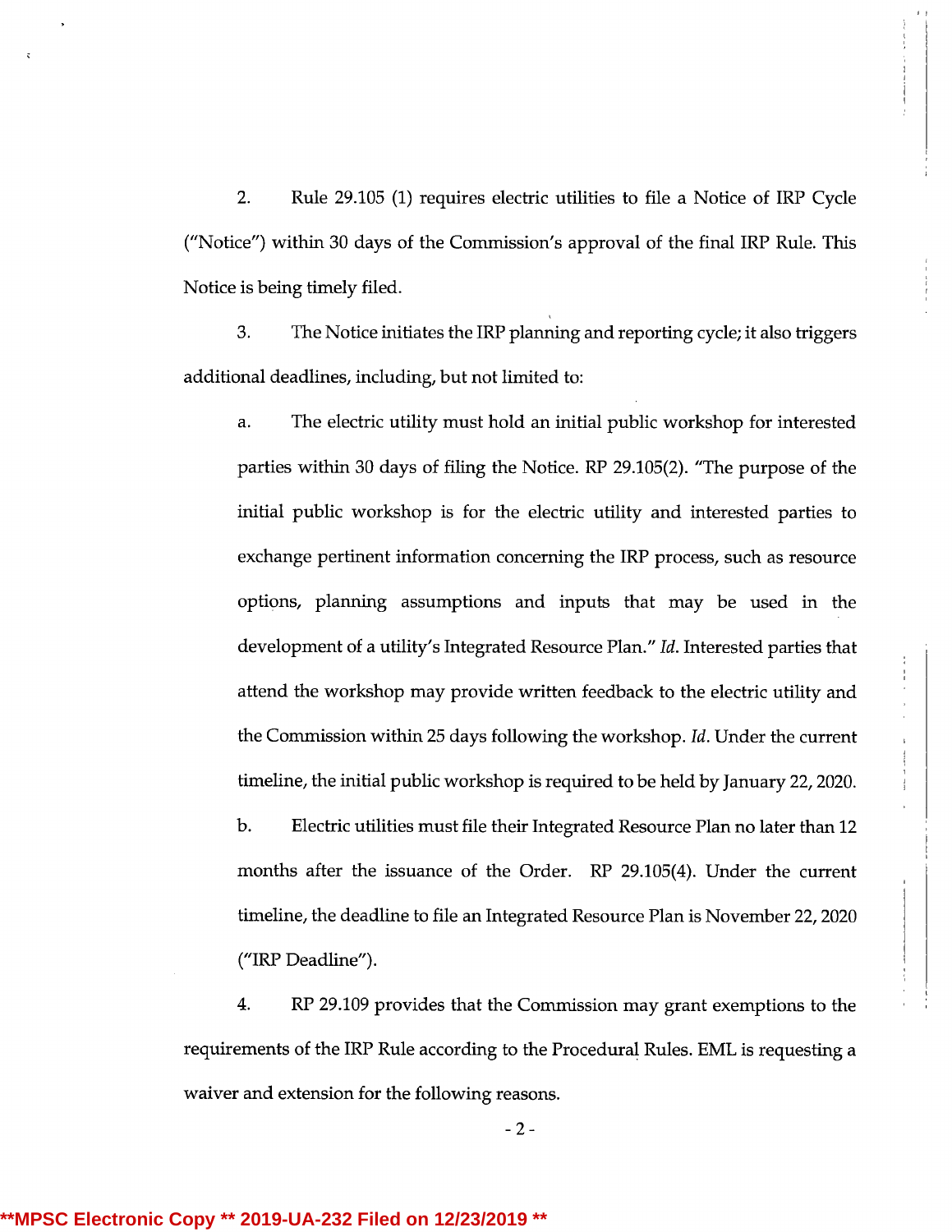# A. An extension will allow EML to maintain its current IRP cycle with the Commission and support the Company's comprehensive planning process.

5. As the Commission is aware, even before the IRP Rule,EML engaged in integrated resource planning and filed an IRP with the Commission.

6. A typical IRP timeline is approximately<sup>18</sup> months, given the time needed to develop some of the key inputsand assumptions and for the development of the analytical framework and evaluations required to support <sup>a</sup> comprehensive process.

7. Entergy Mississippi filed its most recent IRP in June of 2018. Given the typical IRP cycle of 3 years and the 18-month development timeline, EML is preparing to begin the 2021 IRP process in January 2020, to be finalized and filed with the Commission by June 2021.

8. An extension of RP 29 Cycle will allow EML to maintain its current IRP cycle and support its comprehensive resource planning process.

9. EML's IRP process involves a complex portfolio design.

10. Through EML's internal IRP process, the Company conducts an extensive study of customers' needs over the next 20 years based on the most current available data. In designing the IRP, EML develops and uses several factors and assumptions to guide its portfolio design analysis strategy, including:

a. the development of a long-range load or demand forecast;

b. analysis of the technological landscape;

- 3 -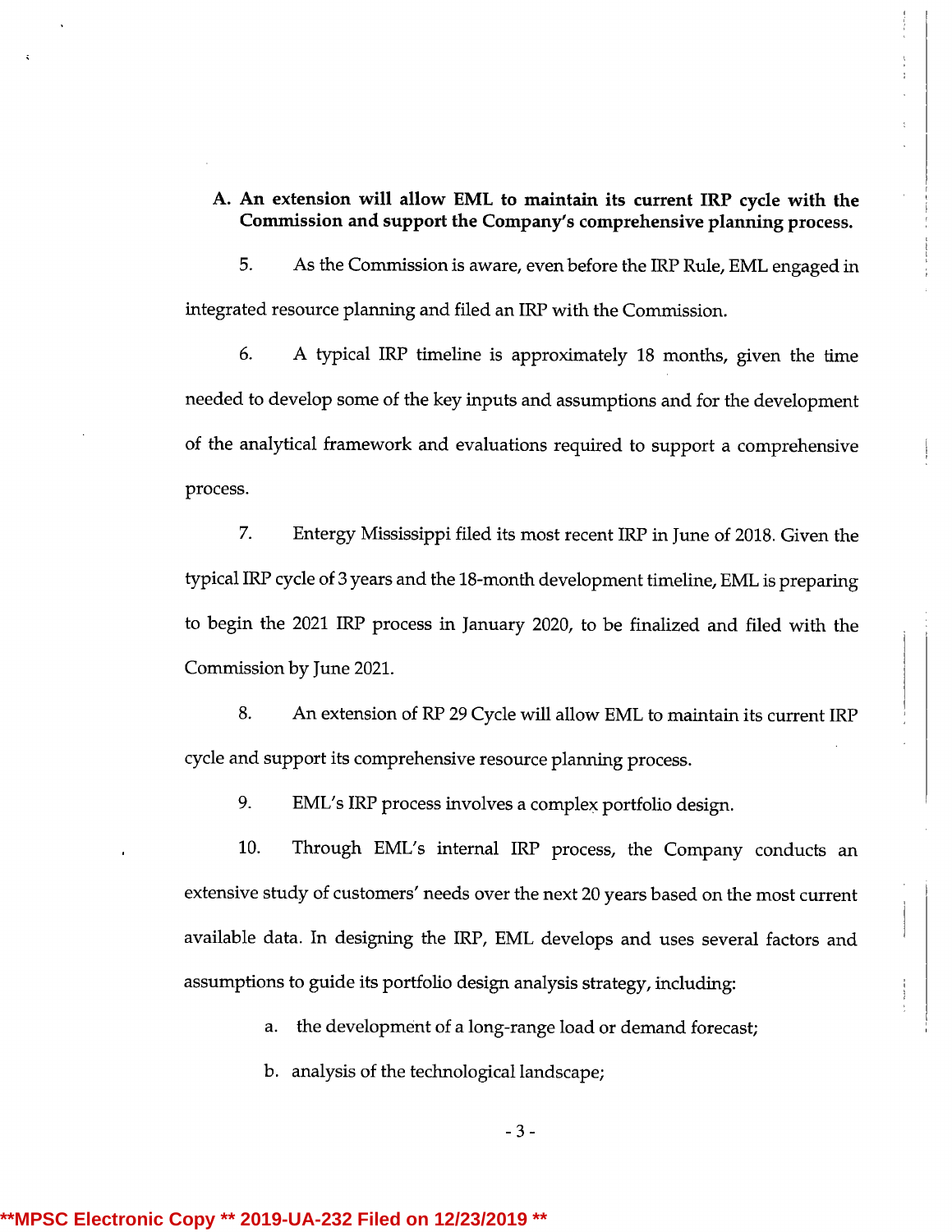- c. identifying and incorporating the effects of cost-effective demand-side programs;
- d. development of commodity/market price forecasts, including a natural gas forecast to serve as <sup>a</sup> model for future natural gas pricing; and
- e. considerations for the potential for carbon regulation for the energy sector.

11. In addition to the development of the assumptions and assessments that guide the design process, the analytical framework and evaluation are <sup>a</sup> multi-step process that includes the development of planning scenarios and strategies or futures, the development of market modeling, portfolio development, the development of total relevant supply costs, and the development of conclusions.

# B. An extension of the RP 29 IRP Cycle deadlines will avoid duplication of effort and an inefficient process and ensure that key inputs and assumptions reported are current.

12. Entergy Mississippi employs work product efficiencies throughout its resource planning process to streamline the timeline and IRP development, where possible. However, the Company necessarily relies on external consultants and consultants' materials, which include their own refresh cycles to develop key inputs. These external refresh cycles may not alignwith the RP 29 IRP cycle. In some cases, the Company may use an alternative resource, but in other cases, the external refresh cycle needs to be considered and included in the EML IRP cycle.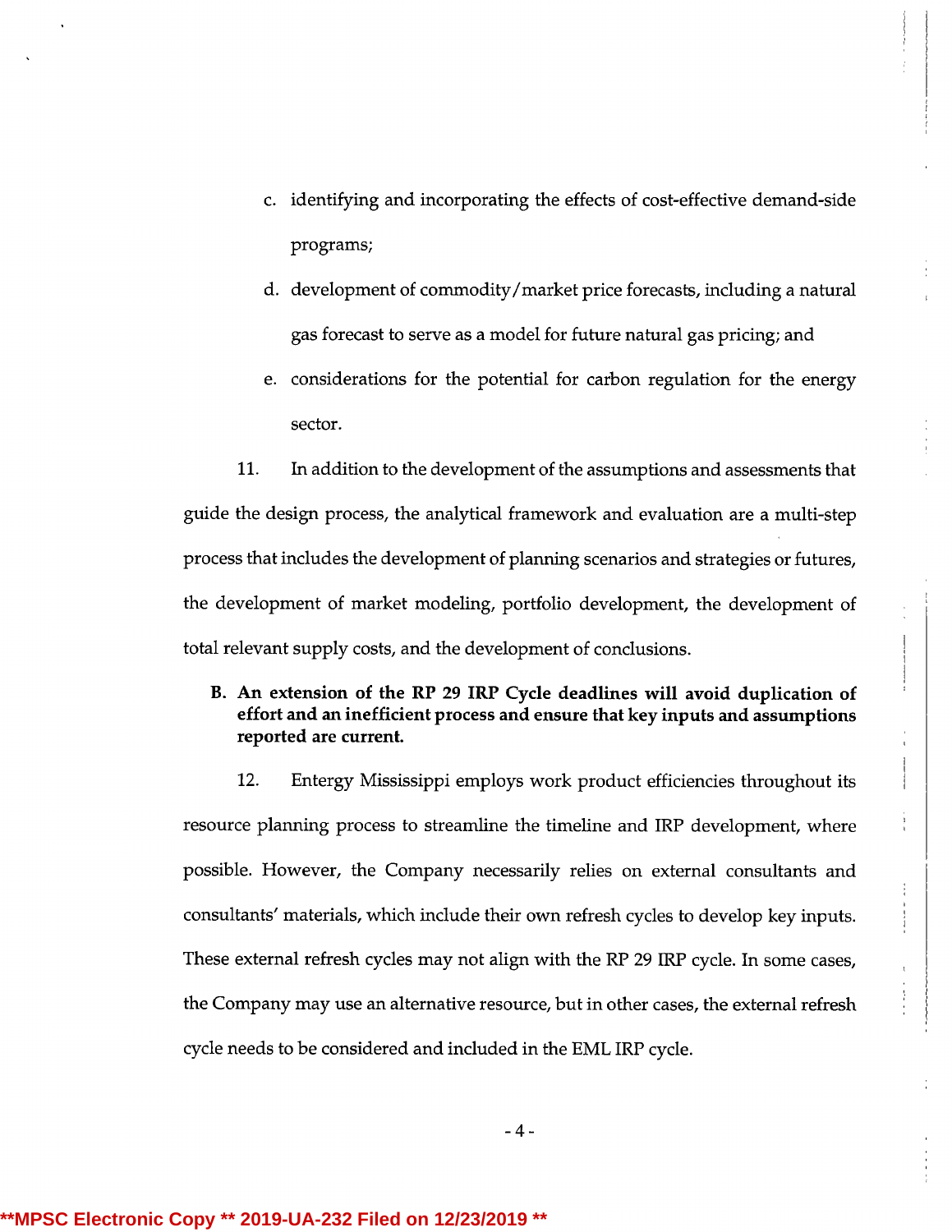Shortening the current timeline for EML's IRP process could result in the use of older data for inputs, which would be contrary to the purpose of the IRP rule to provide transparency and a current view of the utility's planning process. In order to achieve the purpose of the IRP rule under the RP 29 IRP cycle, Entergy Mississippi would have to update the inputs mid-way through the IRP process. If it could be done timely, this would be inefficient as it would require the Company to duplicate work. An extension of the RP 29 IRP cycle would support providing a transparent current view of the planning process and avoid unnecessary duplication.

# C. A modified schedule would give interested parties and the Commission more time to review EML's IRP.

I

13. The current deadlines could create an unnecessarily compressed timeline for IRP review. Filing an IRP under the current cycle (a November IRP filing) would impact the Public Utilities Staff's and other interested parties' review time because of the holiday season. End of year is also one of the busiest times for the Commission because of annual fuel audits and filings, which are handled during the January Open Meeting.

14. A waiver and extension will not prejudice any stakeholder and, in fact, <sup>a</sup> modified schedule would be beneficial for stakeholders.

15. Accordingly, EML asks the Commission to approve the below, modified schedule:

a. Public Workshop – no later than May 1, 2020

- 5 -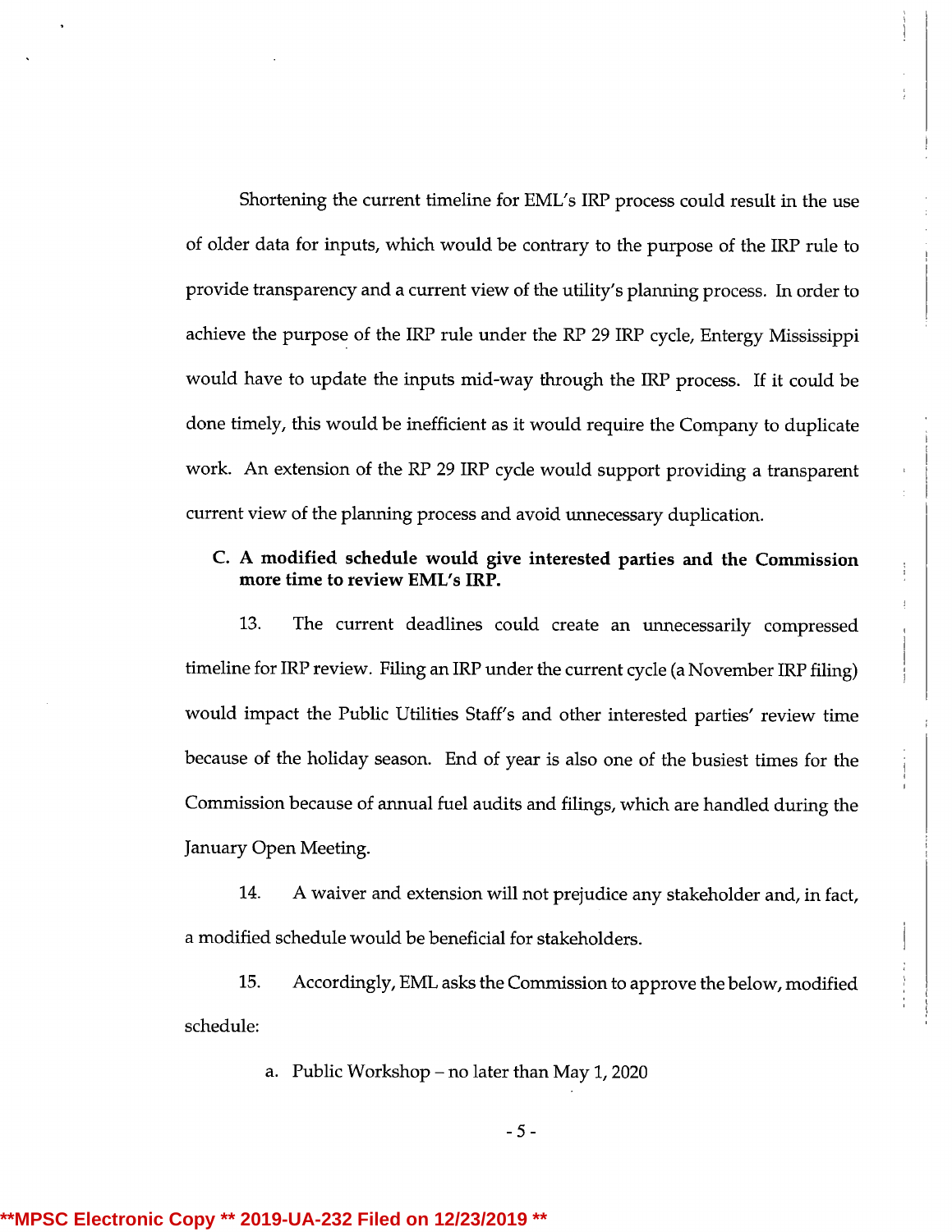- b. Technical Conference no later than May 1, 2021
- c. IRP Filing  $-$  no later than June 15, 2021

16. If the Commission grants the waiver and extension requested above, all future Integrated Resource Plans for Entergy Mississippi would be due on or before June 15 of every three-year cycle (June 15, 2024, June 15, 2027, etc.)

17. Pursuant to Rule 29.108, Entergy Mississippi submits and attaches to this Notice a non-disclosure agreement for the Commission to maintain on file.

WHEREFORE, PREMISES CONSIDERED, Entergy Mississippi requests that the Commission grant <sup>a</sup> waiver of the above-referenced deadlines in the IRP Rule and grant extensions as described herein, including an extension for the next IRP Cycle and a permanent deadline extension going forward.

The Company further prays for such other, further, and general relief as may be required, beneficial, or needed.

This the 23rd day of December 2019.

ENTERGY MISSISSIPPI, LLC

Tranna H. Raby BY:

TIANNA H. RABY (MSB No. 100256)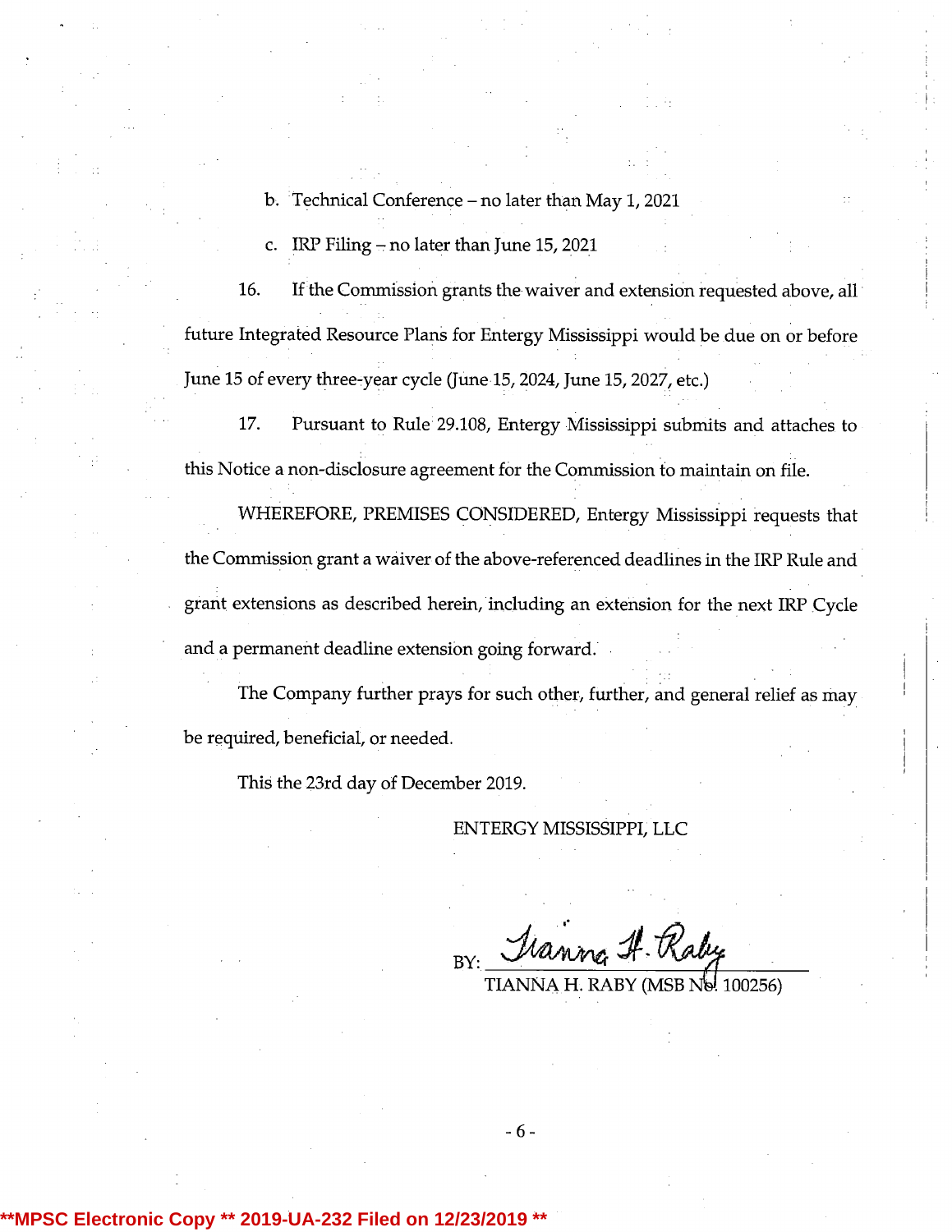Tianna H. Raby (MSB No. 100256) Alexander C. Martin, II (MSB No. 103634) Alicia S. Hall (MSB No. 103580) Entergy Services, LLC P.O. Box 1640 M-ELEC-6C Jackson, Mississippi39215-1640 (601) 969-4838

ATTORNEYS FOR THE PETITIONER, ENTERGY MISSISSIPPI, LLC

-7 -